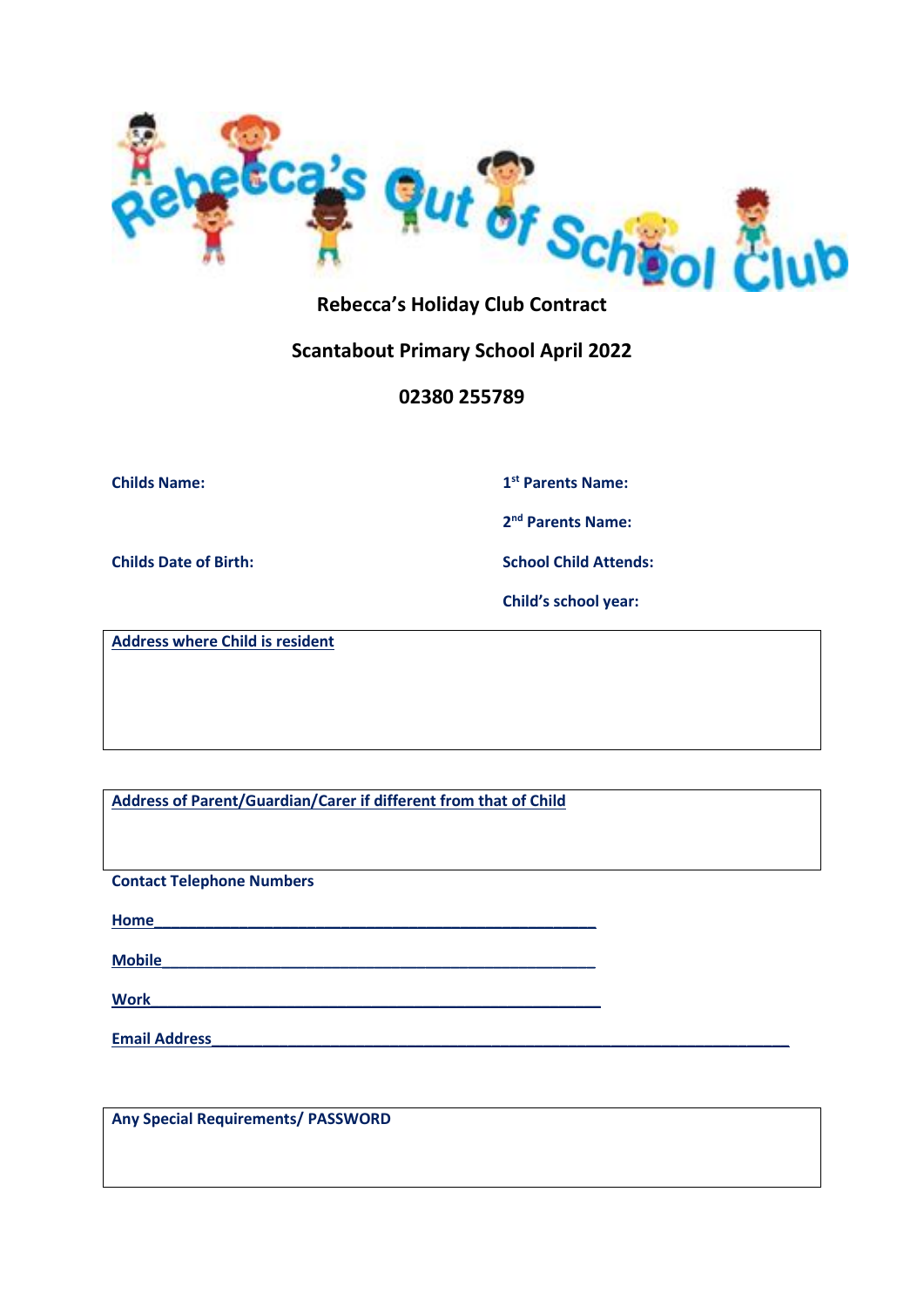

# **Rebecca's Holiday Club Contract (Continued)**

I/we the undersigned, hereby enter into the agreement

For\_\_\_\_\_\_\_\_\_\_\_\_\_\_\_\_\_\_\_\_\_\_\_\_\_\_\_\_\_\_\_\_\_\_\_\_\_ (name of child) to attend Rebecca's Holiday Club on the following days:

| Easter Holiday                         | All day session |
|----------------------------------------|-----------------|
| $11^{th}$ -14 <sup>th</sup> April 2022 | 7.30am-5.45pm   |
|                                        | £35.00          |
| Tuesday                                |                 |
| Wednesday                              |                 |
| Thursday                               |                 |
| Friday                                 |                 |

Please tick all the relevant session boxes you wish your child to attend Rebecca's reserve the right to withdraw its services if any fees remain unpaid for more than 1 day

I enclose a £15.00 non-refundable deposit  $\parallel$  Please tick if deposit is included Fees are required, in full, on the first of attendance

I/we agree to comply with all the Club's policies and procedures.

**Signature** Parent/Carer/Guardian Date: